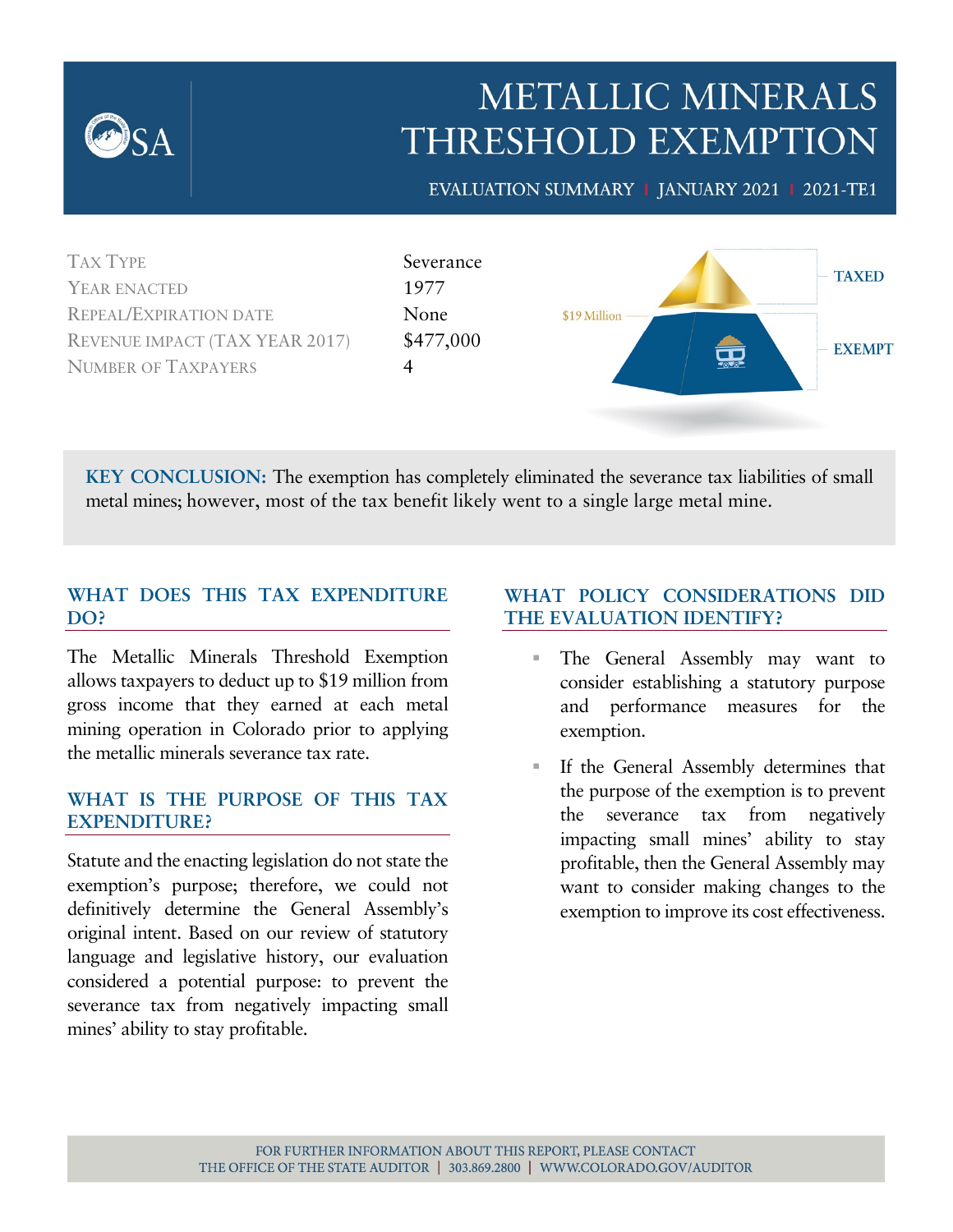# METALLIC MINERALS THRESHOLD EXEMPTION EVALUATION RESULTS

#### WHAT IS THE TAX EXPENDITURE?

Colorado imposes severance taxes on the extraction of several types of natural resources in the state, including metallic minerals, such as gold, silver, and uranium. According to statute [Section 39-29-102(5), C.R.S.], "metallic minerals" is defined as all minerals aside from certain exceptions listed in statute, which include coal, molybdenum (a metal, but subject to its own state severance tax), oil and gas, rock, sand, and gravel, among others.

Colorado's metallic minerals severance tax is assessed on the gross income of metal mining operations at a rate of 2.25 percent. Statute [Section  $39-29-102(3)(b)$ , C.R.S.] defines "gross income" as "the value of the ore immediately after its removal from the mine." This does not include any value added by subsequent treatment processes, transportation, or marketing.

The Metallic Minerals Threshold Exemption [Section 39-29-103(1)(b), C.R.S.] allows taxpayers to deduct up to \$19 million from gross income that they earned in the taxable year at each metal mining operation prior to applying the severance tax rate. It was enacted along with the metallic minerals severance tax in 1977 by House Bill 77-1076, and the only substantive change to the exemption since its enactment was an increase in the amount allowed for the exemption from \$11 million to \$19 million, which occurred in 1999.

The exemption is claimed on Line 2 of the Colorado Metallic Minerals Severance Tax Return (Form DR 0020A), which must be filed annually by the owner and/or operator of any mining operation that is liable for the severance tax.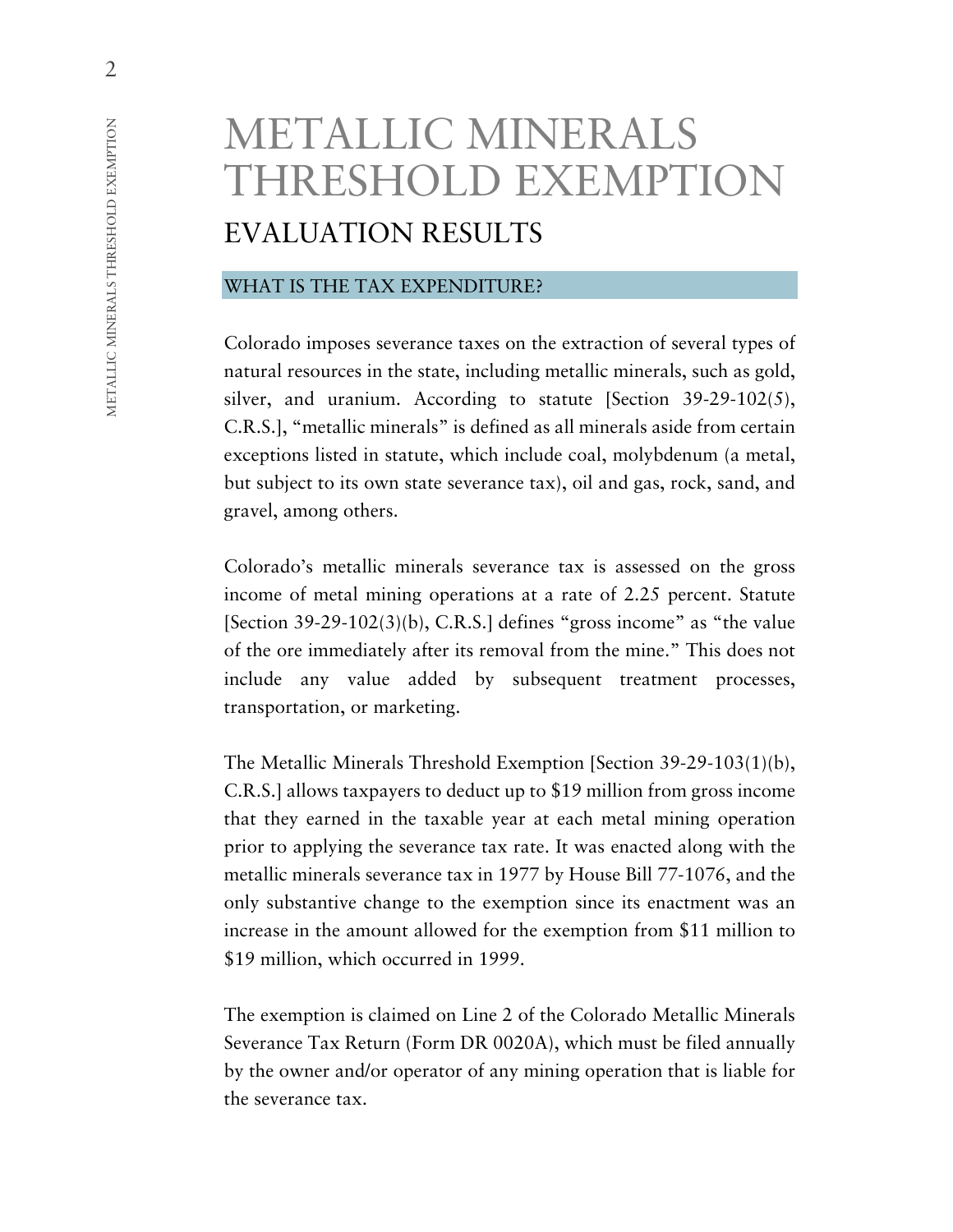#### WHO ARE THE INTENDED BENEFICIARIES OF THE TAX EXPENDITURE?

Statute does not directly state the intended beneficiaries of the Metallic Minerals Threshold Exemption. Based on our review of statutory language, we inferred that the intended beneficiaries are small mining operations that extract metals in Colorado. Historically, a variety of metals have been extracted in the state, such as gold, silver, copper, lead, uranium, vanadium, and zinc. Currently, Colorado's metal mining industry is much smaller than it was in the past, with at most four active metal mines operating as of Calendar Year 2017 compared to more than 20 in 1976. This is similar to the trend in other mining states, since the metal mining industry has experienced a significant decline in the United States in recent decades.

During the past 20 years, gold has been the only metal extracted in significant quantities in the state, with nearly all of this production occurring at one large mine. Despite the broader trend of fewer mines operating in the state since the Metallic Minerals Threshold Exemption was enacted, overall metal ore production in Colorado has increased since 1998 as a result of increased gold ore production and has remained relatively stable over the last 10 years. EXHIBIT 1 shows the production of all precious metals in Colorado from Calendar Year 1998 to 2018.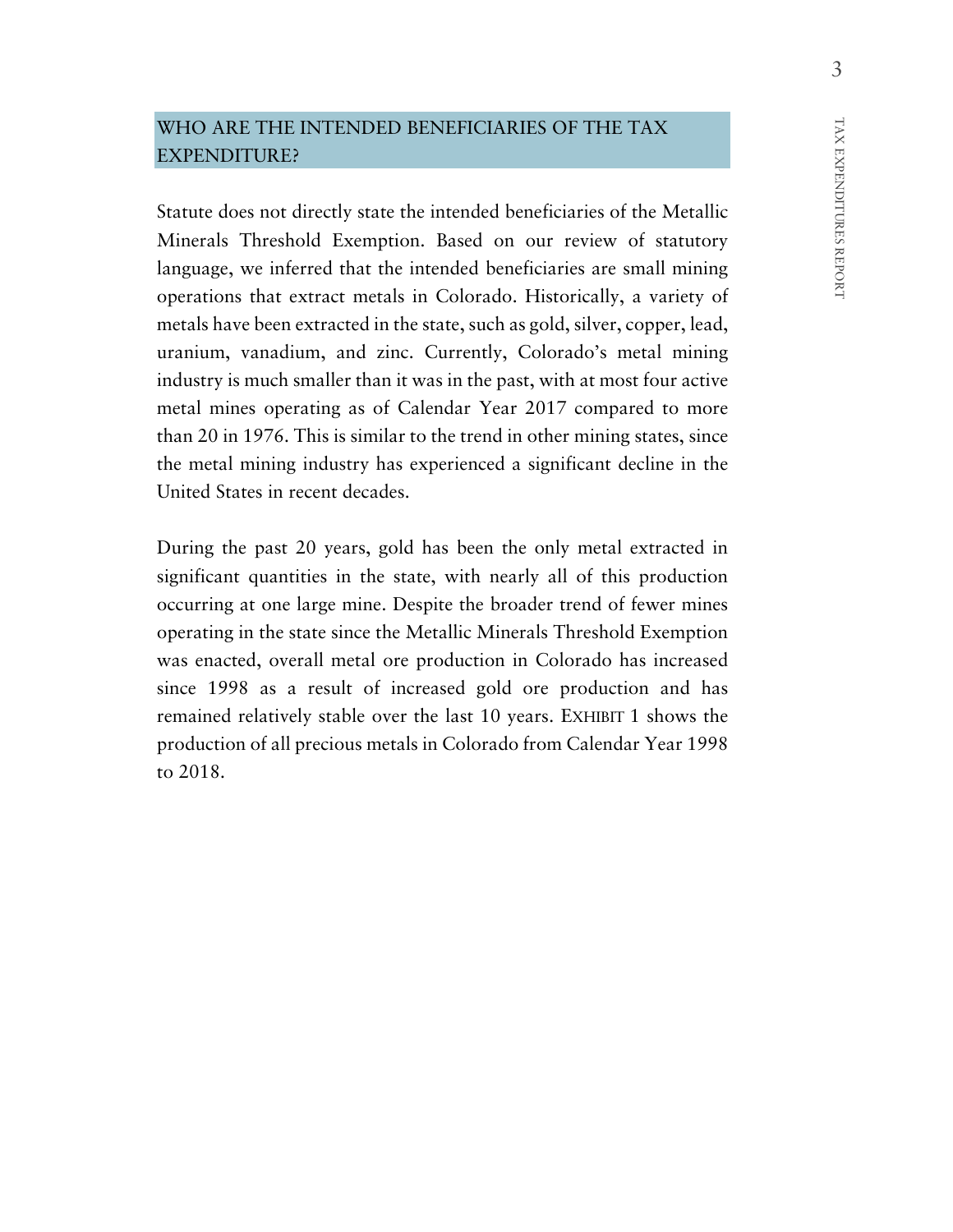

#### WHAT IS THE PURPOSE OF THE TAX EXPENDITURE?

Statute and the enacting legislation for the Metallic Minerals Threshold Exemption do not state its purpose; therefore, we could not definitively determine the General Assembly's original intent. Based on our review of statutory language and legislative history, we considered a potential purpose: to prevent the severance tax from negatively impacting small metal mines' ability to stay profitable. Specifically, the exemption was created by the same bill, House Bill 77-1076, that established a metallic minerals severance tax in the state. Legislators' discussions in committee hearings for the bill suggest that the General Assembly was concerned that the new severance tax could be particularly burdensome to smaller mines, so the exemption appears to be intended to avoid applying the tax to mines with lower gross incomes, which could help them remain profitable.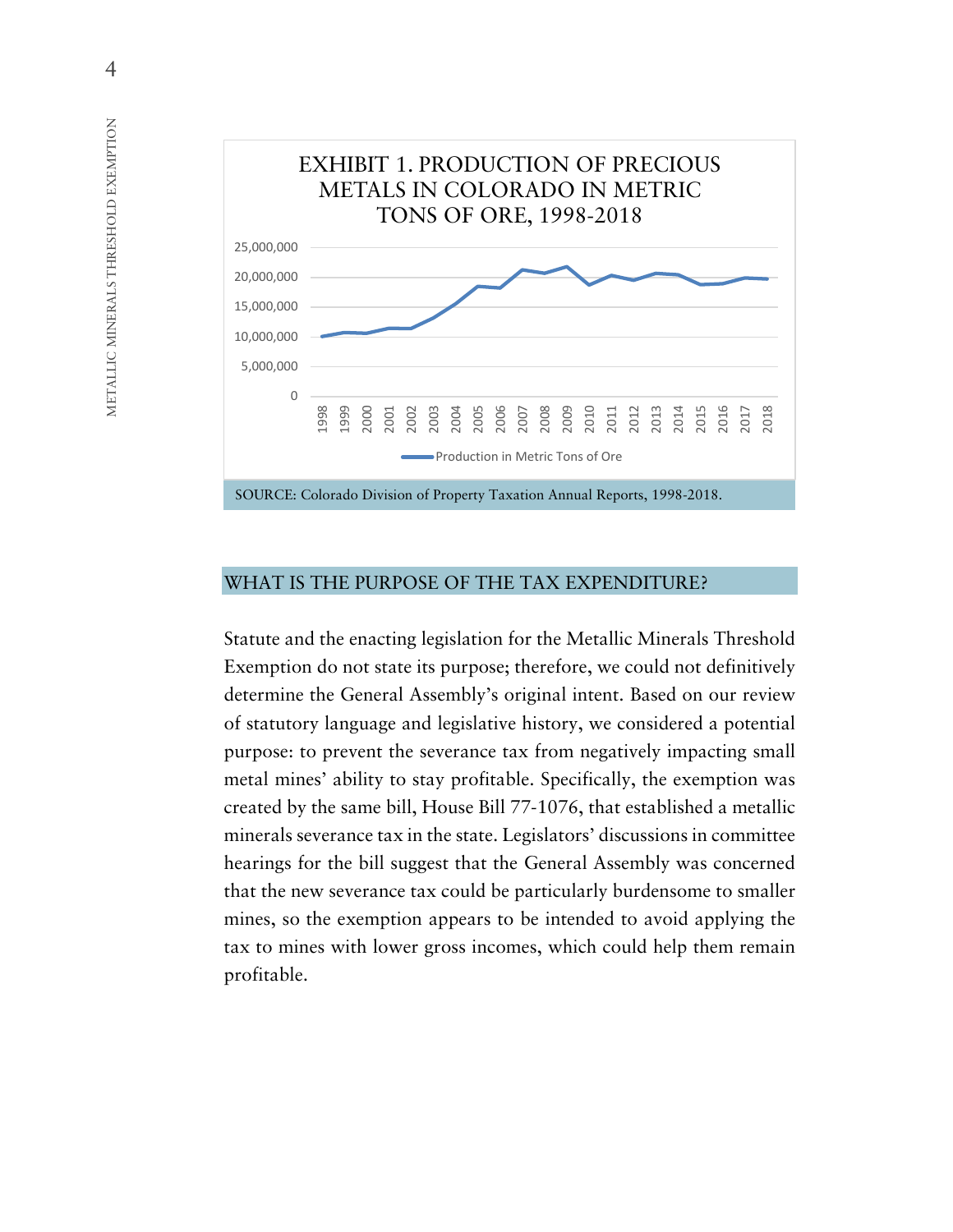# IS THE TAX EXPENDITURE MEETING ITS PURPOSE AND WHAT PERFORMANCE MEASURES WERE USED TO MAKE THIS DETERMINATION?

We could not definitively determine whether the Metallic Minerals Threshold Exemption is meeting its purpose because no purpose is provided for it in statute or its enacting legislation. However, we found that it is meeting the potential purpose we considered in order to conduct this evaluation because the exemption has eliminated the severance tax liabilities of small metal mines with lower gross incomes.

Statute does not provide quantifiable performance measures for this exemption. Therefore, we created and applied the following performance measure to determine the extent to which the exemption is meeting its potential purpose:

PERFORMANCE MEASURE: To what extent has the Metallic Minerals Threshold Exemption reduced the severance tax liabilities of small mining operations that extract metals in Colorado?

RESULT: We determined that the Metallic Minerals Threshold Exemption is likely eliminating the severance tax liabilities of Colorado's small metal mines and, thus, is preventing the severance tax from imposing an additional burden on these mines' abilities to stay profitable.

We were unable to release the Department of Revenue data quantifying the extent to which the exemption has reduced taxpayers' severance tax liabilities because there are too few taxpayers claiming it to report the information without violating confidentiality requirements. Therefore, we evaluated this performance measure using publicly available data found in annual reports from the Division of Property Taxation, within the Department of Local Affairs, which include the number of mines, production quantities, and assessed land values by county.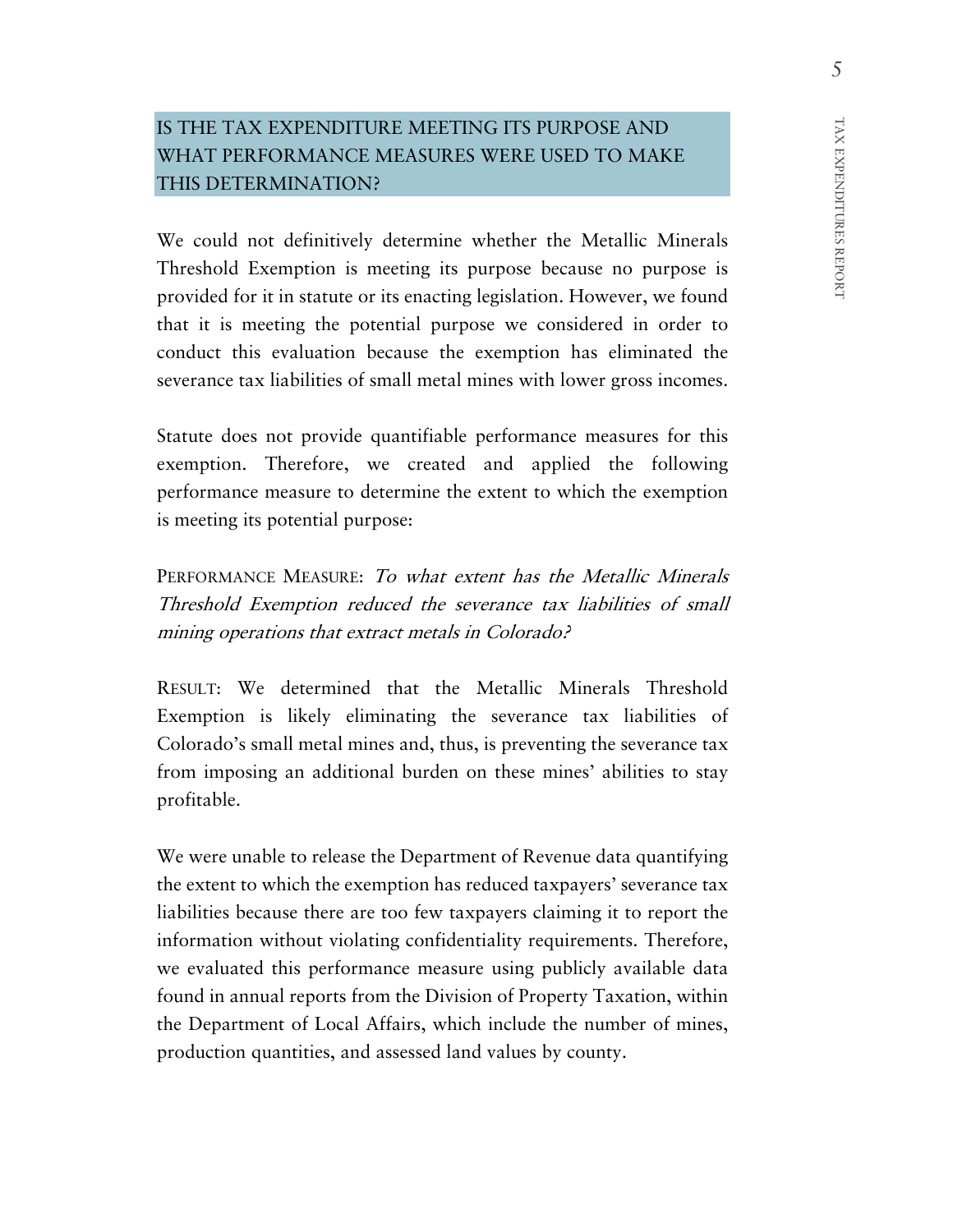Based on the Division of Property Taxation's annual reports, we determined that up to four mines in Colorado may have extracted metal in 2017 and, thus, would have been eligible for the Metallic Minerals Threshold Exemption. Three of these mines were smaller operations and likely had gross incomes far below the exemption's \$19 million cap, so the exemption would have allowed them to pay no severance tax. We estimated that, combined, these three mines would have owed about \$50,000 in severance tax without the exemption.

Although the releasable data we reviewed does not indicate whether the mines claimed the exemption, representatives of Colorado's mining industry generally reported that mine operators are aware of the exemption and claim it when they extract metal in Colorado. Therefore, we determined that the exemption is likely being used by eligible mines.

Finally, although the exemption prevents the metallic minerals severance tax from placing an additional financial burden on small mines, it likely has a limited impact on their ability to remain profitable, given the significant fluctuations in metal prices that appear to be common to the market. For example, between 2000 and 2019, the average annual increase in prices for gold (in years when there was an increase) was 14 percent and the average annual decrease (in years when there was a decrease) was 9 percent. With these fluctuations in annual prices, the maximum benefit from the exemption of 2.25 percent would only partially temper the effects of market volatility on mines' financial situations.

## WHAT ARE THE ECONOMIC COSTS AND BENEFITS OF THE TAX EXPENDITURE?

We estimated that the Metallic Minerals Threshold Exemption had a revenue impact of about \$477,000 in Tax Year 2017. EXHIBIT 2 provides the estimated amount exempted, summarized by county, and the total revenue impact to the State in Tax Year 2017, which we estimated by multiplying the total amount exempted and the State's 2.25 percent metallic minerals severance tax rate.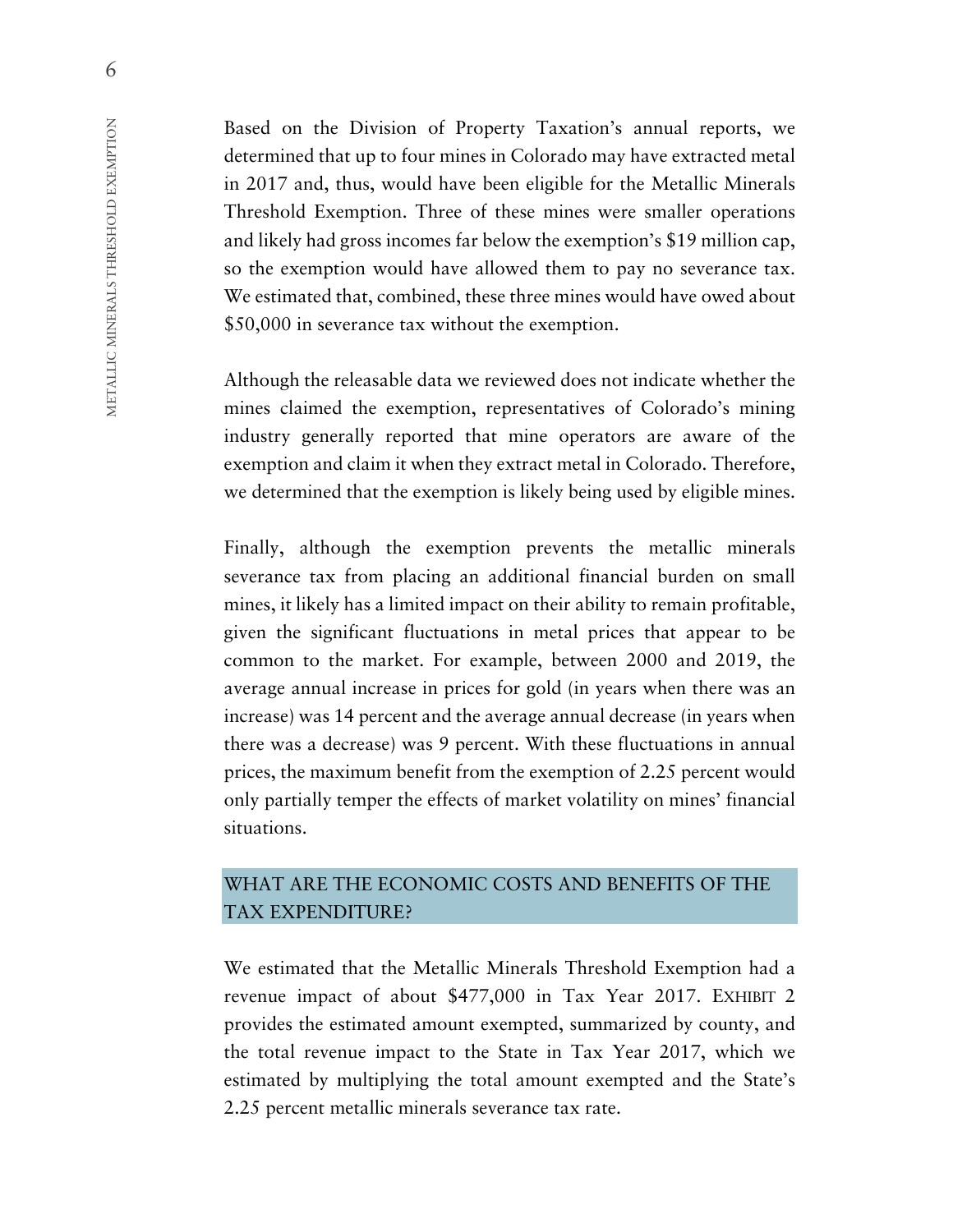# EXHIBIT 2. METALLIC MINERALS THRESHOLD EXEMPTION'S ESTIMATED IMPACT TO STATE REVENUE, TAX YEAR 2017

| <b>COUNTY ESTIMATES</b>                                                                                                                                                                                                                                                                                                               |              |              |  |  |
|---------------------------------------------------------------------------------------------------------------------------------------------------------------------------------------------------------------------------------------------------------------------------------------------------------------------------------------|--------------|--------------|--|--|
| County <sup>1</sup>                                                                                                                                                                                                                                                                                                                   | Park         | Teller       |  |  |
| Number of mines, 2018                                                                                                                                                                                                                                                                                                                 | 3            | 1            |  |  |
| Estimated amount of Exemption, 2017                                                                                                                                                                                                                                                                                                   | \$2,179,000  | \$19,000,000 |  |  |
| <b>STATEWIDE ESTIMATES</b>                                                                                                                                                                                                                                                                                                            |              |              |  |  |
| Total estimated amount of Exemption                                                                                                                                                                                                                                                                                                   | \$21,179,000 |              |  |  |
| Metallic minerals severance tax rate                                                                                                                                                                                                                                                                                                  | 2.25%        |              |  |  |
| Estimated revenue impact                                                                                                                                                                                                                                                                                                              | \$477,000    |              |  |  |
| SOURCE: Office of the State Auditor analysis of the Division of Property Taxation's 2018<br>annual report.<br><sup>1</sup> There was also a small amount of assessed land value reported in Moffat County in 2018.<br>the contract of the contract of the contract of the contract of the contract of the contract of the contract of |              |              |  |  |

The Division of Property Taxation indicated that this was a reporting error; therefore, we have not included this amount in our calculations.

Although the Department of Revenue collects the data necessary to determine the exemption's revenue impact, this data has not been releasable during recent years due to taxpayer confidentiality requirements. Therefore, we used Division of Property Taxation annual reports on Colorado property values in order to estimate the exemption's impact to state revenue. Specifically, these reports provide the assessed land values of Colorado's metal mines, summarized by county, which are calculated based on the mines' proceeds from metals extracted during the previous year. "Gross proceeds" for property assessment purposes and "gross income" for severance tax purposes are both effectively defined in statute as the value of the ore immediately after it is removed from the earth, not including any value added by treatment processes or transportation after the ore has been mined. Therefore, we used 2018 assessed land values to estimate the total gross proceeds, and thus the total gross income, of metal mining properties in 2017. We then determined the estimated amount allowable under the Metallic Minerals Threshold Exemption in each of the counties that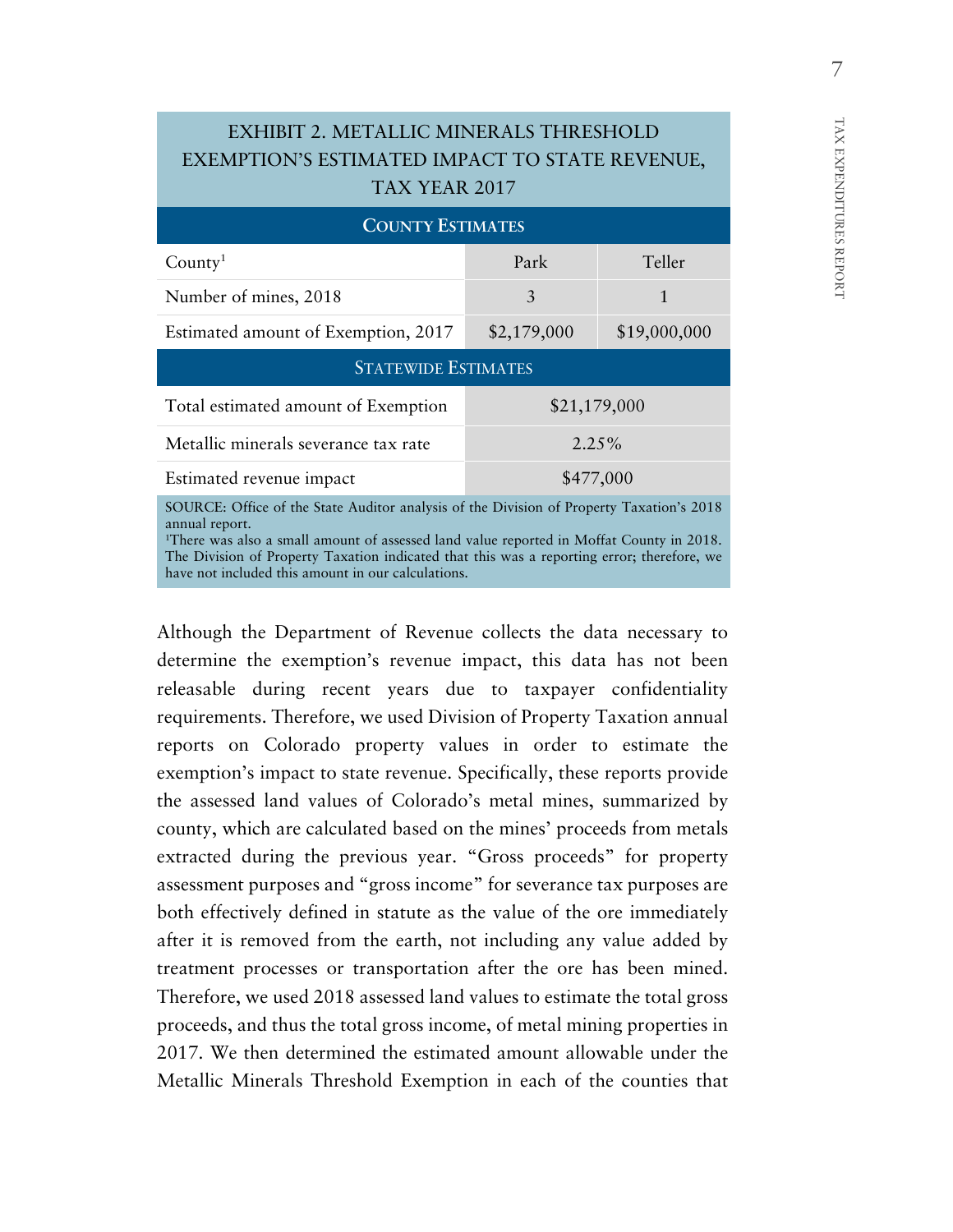reported assessed land values for metal mines in 2018 and applied the severance tax rate to this total in order to estimate the amount of revenue forgone as a result of the exemption. Due to the limited number of taxpayers who could have used the exemption, we excluded the details of our calculations from this report to minimize the release of taxpayer-specific information.

We also determined that the Metallic Minerals Threshold Exemption could be more cost effective in achieving its inferred purpose of preventing the severance tax from negatively impacting small mines. As demonstrated in EXHIBIT 3, we estimated that only 10 percent of the forgone revenue from the exemption benefits small mines. The remaining 90 percent benefits the one large metal mine in Colorado.

#### EXHIBIT 3. COMPARISON OF METALLIC MINERAL THRESHOLD EXEMPTION'S IMPACT TO SMALL AND LARGE MINES

|                                                                                                            |          | <b>SMALL MINES LARGE MINES</b> |  |
|------------------------------------------------------------------------------------------------------------|----------|--------------------------------|--|
| Number of mines                                                                                            | 3        | 1                              |  |
| Average estimated reduction in severance<br>tax liability per mine resulting from<br>Exemption             | \$16,300 | \$427,500                      |  |
| Total estimated reduction in severance<br>tax liability resulting from Exemption                           | \$49,000 | \$427,500                      |  |
| Percent reduction in severance tax<br>liability per mine resulting from<br>Exemption                       | $100\%$  | $7\%$                          |  |
| Percentage of total revenue impact                                                                         | 10%      | 90%                            |  |
| SOURCE: Office of the State Auditor analysis of the Division of Property Taxation's 2018<br>annual report. |          |                                |  |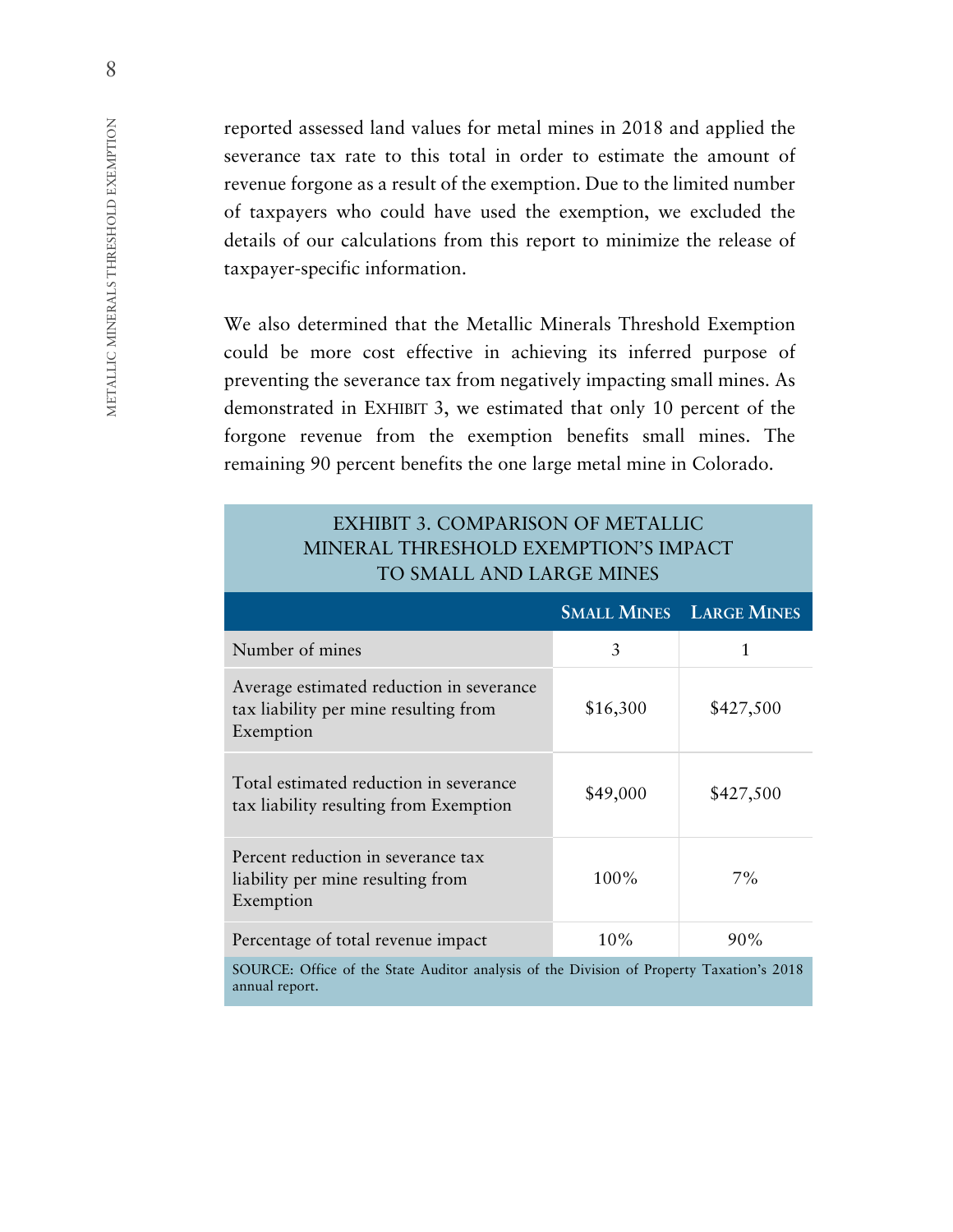Since the gross income at small mines has been well below the exemption's \$19 million cap, the exemption could be significantly lower, which would reduce its revenue impact while still providing the same benefit to small mines. For example, if the threshold were limited to \$3.5 million, the three smaller mines would likely still be completely exempt from severance tax, and the exemption's revenue impact to the State would decrease by about \$349,000, or 73 percent.

However, the exemption may provide additional economic benefits beyond effectively exempting smaller mines from the severance tax. As shown in EXHIBIT 1.3, we estimated that the exemption reduced the severance tax liability of the large mine by about 7 percent. Additionally, a representative from this mine indicated that the exemption may be an important factor with respect to investment decisions. Thus, the exemption may also serve to support larger mining operations in the state and could help attract investment to the state's mining industry.

## WHAT IMPACT WOULD ELIMINATING THE TAX EXPENDITURE HAVE ON BENEFICIARIES?

Eliminating the Metallic Minerals Threshold Exemption would increase the severance tax liability of all mining operations that extract metal in Colorado since the metallic minerals severance tax would then be applied to all gross income from the extraction of metal. For the state's largest metal mine, which has had annual gross incomes of more than \$19 million in recent years, the severance tax liability would increase by \$427,500. Smaller operations with annual gross incomes less than or equal to \$19 million would incur new severance tax liabilities equal to their gross income multiplied by the severance tax rate (2.25 percent).

Since the exemption may provide some financial support to mines, in particular smaller mines that are operating at the margins of profitability, eliminating it would remove this support and may result in mines reducing or closing their operations sooner than they would have otherwise. One industry representative reported that the loss of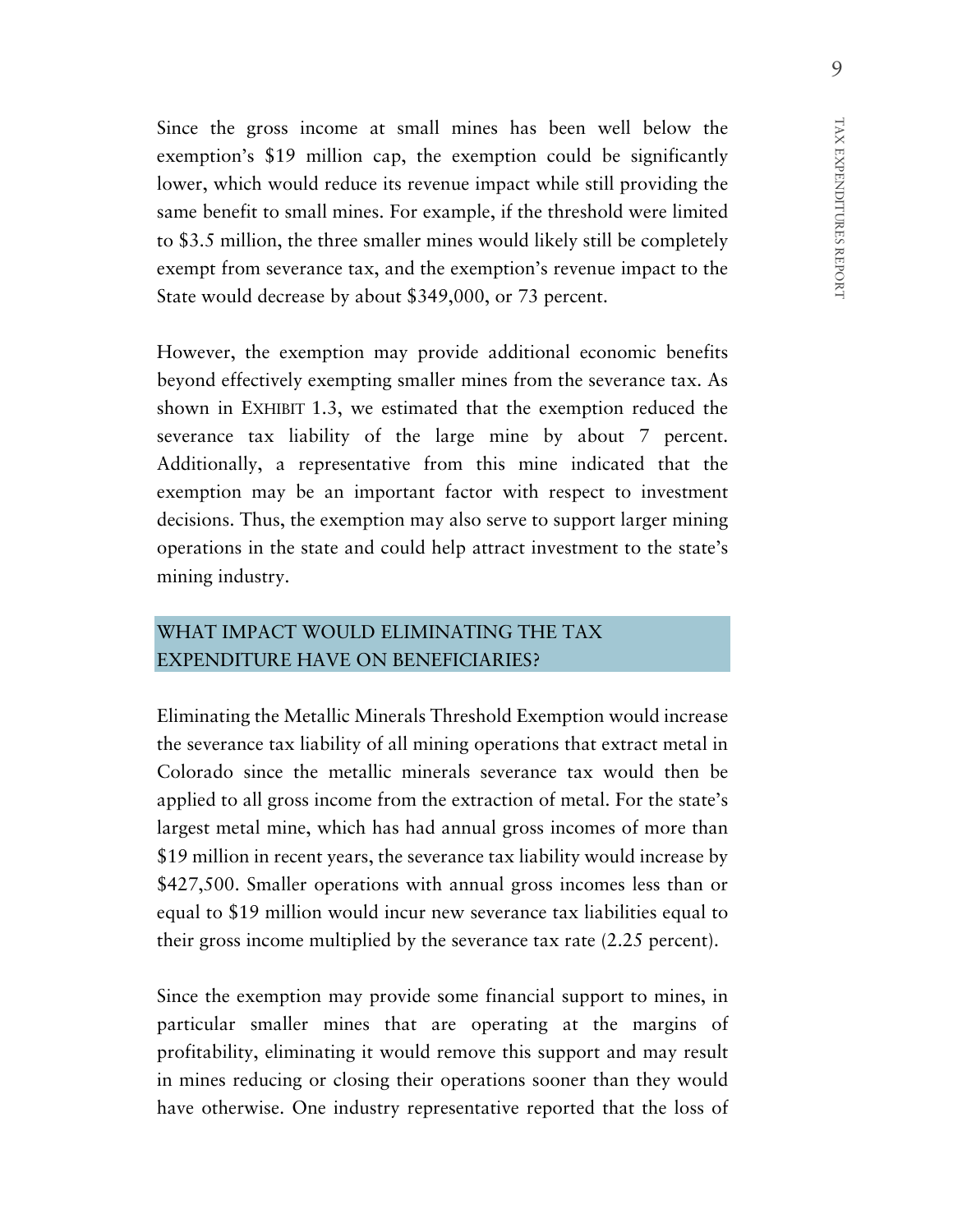this financial support would be particularly challenging for mines when commodity prices are lower. Some also stated that the competition for limited capital between different operations can be intense, especially when prices are low, and an increase in costs for a given operation can affect the operation's investment opportunities. Finally, taxpayer compliance costs may increase for smaller operations that had not previously been liable for severance tax, since taxpayers are only required to file the Metallic Minerals Severance Tax Return if they have incurred severance tax liability.

#### ARE THERE SIMILAR TAX EXPENDITURES IN OTHER STATES?

Since gold is likely the only metal that has been produced in large quantities in Colorado over the past 20 years, we examined the severance tax treatment of metal extraction in the four other leading states for gold mining: Nevada, Alaska, California, and Utah. With the exception of California, all of these states assess a severance tax or similar tax on gold extracted. As demonstrated in EXHIBIT 4, only Utah provides a threshold exemption for metals mined, allowing up to \$40,000 in taxable value to be exempted prior to applying the tax rate.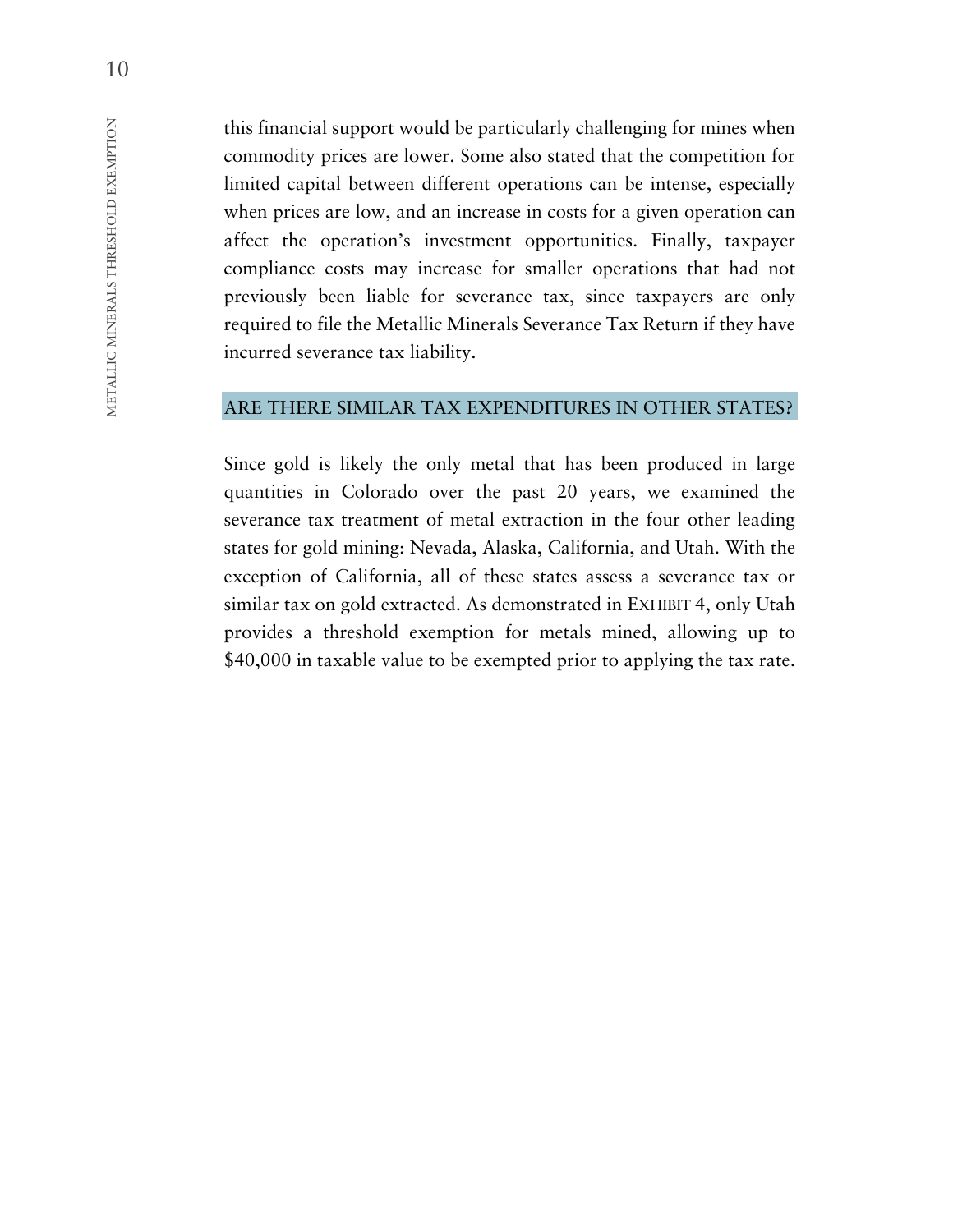# EXHIBIT 4. SEVERANCE TAXATION OF METALS IN THE TOP FIVE GOLD-PRODUCING STATES

| <b>STATE</b>            | PERCENTAGE<br>OF U.S.<br><b>GOLD</b><br><b>PRODUCTION</b> | <b>SEVERANCE</b><br>OR SIMILAR<br>$\overline{TAX}$ ? | <b>THRESHOLD EXEMPTION?</b>                                                                                                                                                                          |
|-------------------------|-----------------------------------------------------------|------------------------------------------------------|------------------------------------------------------------------------------------------------------------------------------------------------------------------------------------------------------|
| Nevada                  | 73%                                                       | Yes                                                  | N <sub>o</sub>                                                                                                                                                                                       |
| Alaska                  | $11\%$                                                    | Yes                                                  | No. However, taxpayers with<br>net incomes less than \$40,000<br>are not liable for severance<br>tax.                                                                                                |
| Colorado                | $6\%$                                                     | Yes                                                  | Yes                                                                                                                                                                                                  |
| California <sup>1</sup> | 3%                                                        | No                                                   | Not applicable                                                                                                                                                                                       |
| Utah                    | 2%                                                        | Yes                                                  | Yes. Up to $$40,000$ in the<br>taxable value of metals may<br>exempt from<br>be<br>tax,<br>depending on whether<br>the<br>metal is sold as ore and<br>whether it is sold or shipped<br>out of state. |

SOURCE: Office of the State Auditor analysis of other states' statutes, regulatory codes, and government websites.

<sup>1</sup>California assesses a fee of \$5 per ounce of gold extracted and 10 cents per ounce of silver extracted. However, this is not considered to be a severance tax.

# ARE THERE OTHER TAX EXPENDITURES OR PROGRAMS WITH A SIMILAR PURPOSE AVAILABLE IN THE STATE?

As with the Metallic Minerals Threshold Exemption, the Threshold Exemptions for Molybdenum Ore and Coal [Sections 39-29-104(1) and 106(2)(b), C.R.S.] and the Oil Shale Non-Commercial Production Exemption [Section 39-29-107(3), C.R.S.] each have a threshold below which their respective severance taxes do not apply. For molybdenum ore, the first 625,000 tons of ore extracted each quarter are exempt from the molybdenum ore severance tax. For coal, the first 300,000 tons extracted each quarter are exempt from the coal severance tax. For oil shale, the first 15,000 tons per day of oil shale rock or 10,000 barrels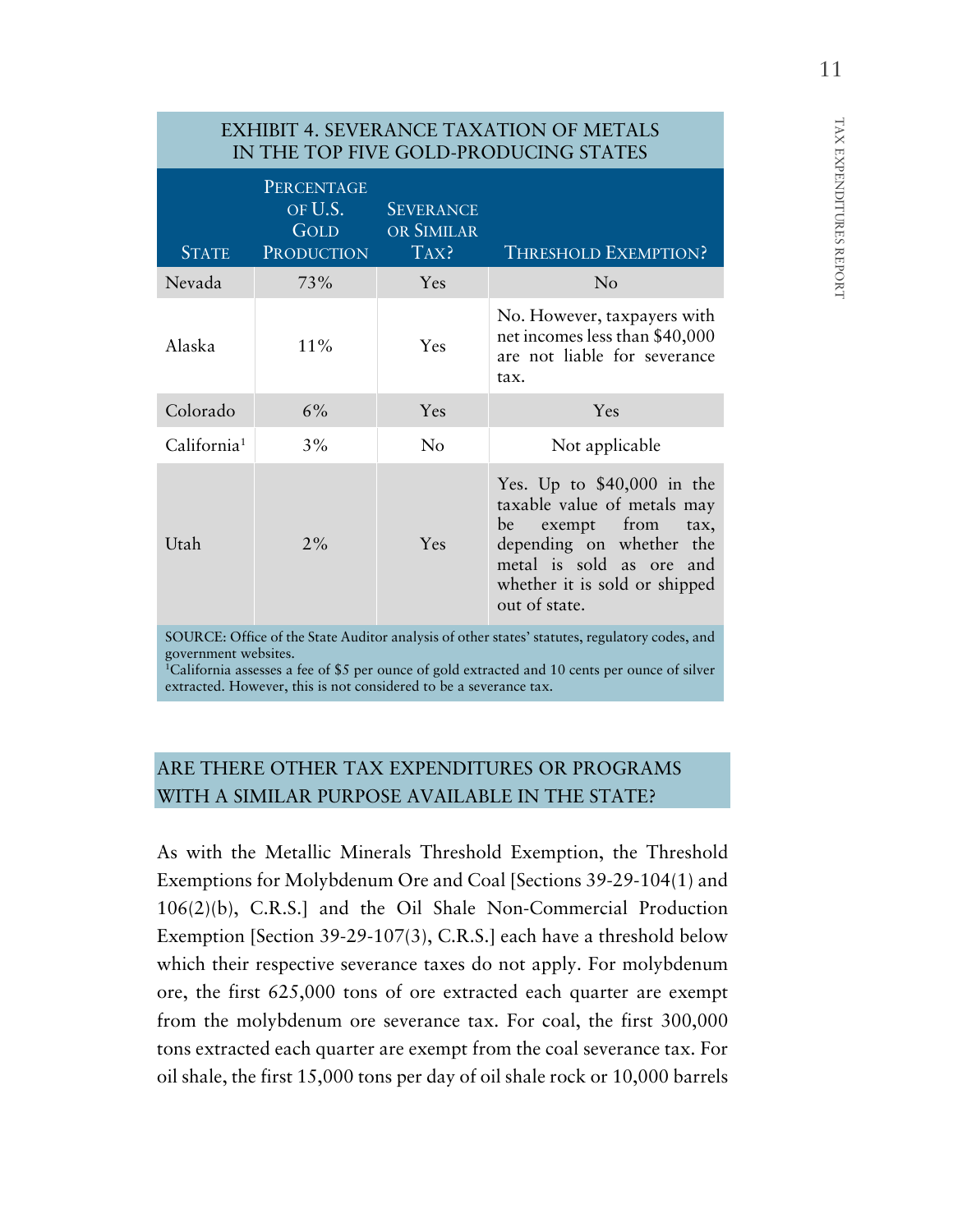per day of shale oil liquid, whichever is greater, are exempt from the oil shale severance tax.

#### WHAT DATA CONSTRAINTS IMPACTED OUR ABILITY TO EVALUATE THE TAX EXPENDITURE?

The Metallic Minerals Threshold Exemption is itemized on the Colorado Metallic Minerals Severance Tax Return (Form DR 0020A), and the Department of Revenue reported that this data is extractable from GenTax, the Department's tax processing system. However, data for the exemption has not been releasable in recent years due to taxpayer confidentiality requirements. Statutes [Sections 39-21-  $113(4)(a)$ ,  $113(5)$ , and  $305(2)(b)$ , C.R.S.] prohibit the Department from publishing any information that would allow the identification of any particular tax return and require our office to follow the same requirement for our tax expenditure evaluations. As a result of this data constraint, we were unable to use Department data to determine the revenue impact of the exemption.

Furthermore, since metal mining operations are only required to file a severance tax return if they have incurred severance tax liability, the Department's data may not include all taxpayers benefitting from the exemption if the exemption resulted in the complete elimination of one or more taxpayers' severance tax liabilities. In order to collect complete data on the exemption, the Department would need to require all metal mining operations to file a severance tax return, including those without tax liability. This would create additional reporting requirements for mining operations that are not currently required to file the form and could increase their administrative burden and compliance costs.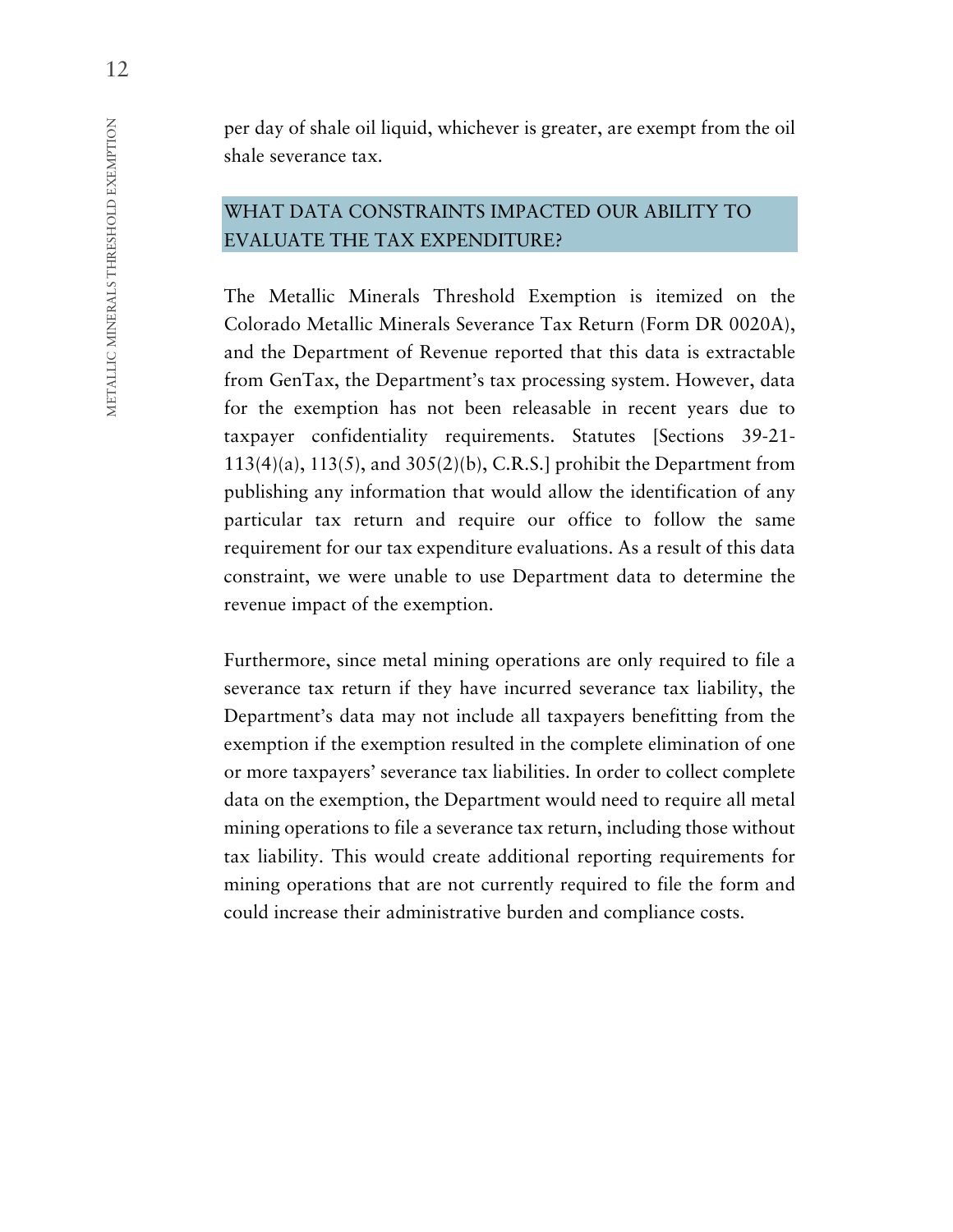#### WHAT POLICY CONSIDERATIONS DID THE EVALUATION IDENTIFY?

THE GENERAL ASSEMBLY MAY WANT TO CONSIDER AMENDING STATUTE TO ESTABLISH A STATUTORY PURPOSE AND PERFORMANCE MEASURES FOR THE METALLIC MINERALS THRESHOLD EXEMPTION. As discussed, statute and the enacting legislation for the exemption do not state the exemption's purpose or provide performance measures for evaluating its effectiveness. Therefore, for the purposes of our evaluation, we considered a potential purpose for the exemption: to prevent the severance tax from negatively impacting small metal mines' ability to stay profitable. We identified this purpose based on our review of the following sources:

- STATUTORY LANGUAGE. Due to its structure, the Metallic Minerals Threshold Exemption confers the most benefit (measured as a percentage of gross income) to small mines with annual gross incomes no greater than \$19 million, which is the maximum amount that may be exempted from the metallic minerals severance tax as a result of the exemption [Section 39-29-103(1)(b), C.R.S.].
- LEGISLATIVE HISTORY. We listened to audio recordings of the legislative committee meetings in which legislators discussed the enacting legislation [House Bill 77-1076], and these discussions suggest that the General Assembly was concerned that the new severance tax could be particularly burdensome to smaller mines.

We also developed a performance measure to assess the extent to which the exemption is meeting this potential purpose. However, the General Assembly may want to clarify its intent for the exemption by providing a purpose statement and corresponding performance measure(s) in statute. This would eliminate potential uncertainty regarding the exemption's purpose and allow our office to more definitively assess the extent to which the exemption is accomplishing its intended goal(s).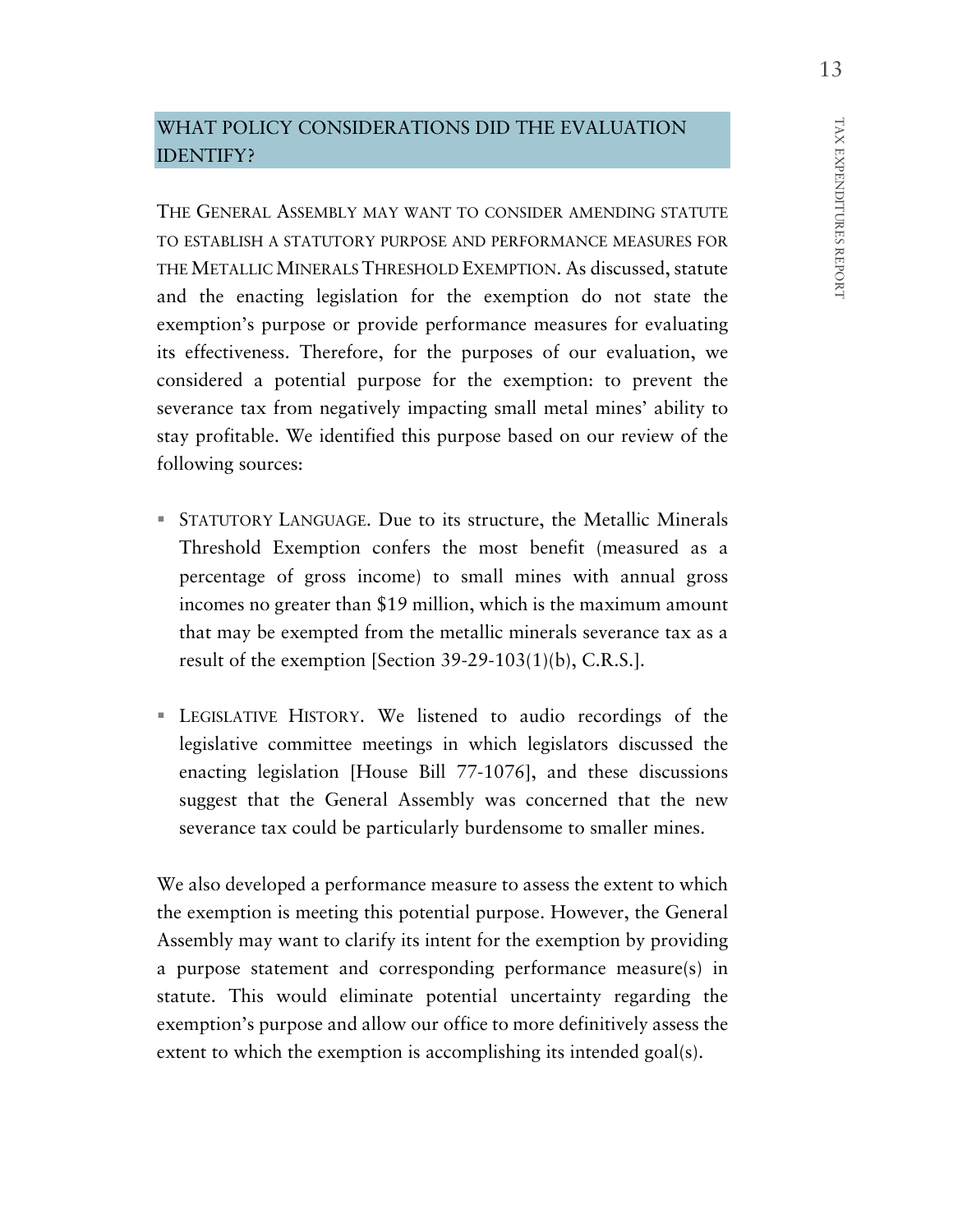IF THE GENERAL ASSEMBLY DETERMINES THAT THE PURPOSE OF THE METALLIC MINERALS THRESHOLD EXEMPTION IS TO PREVENT THE SEVERANCE TAX FROM NEGATIVELY IMPACTING SMALL MINES' ABILITY TO STAY PROFITABLE, THEN THE GENERAL ASSEMBLY MAY WANT TO CONSIDER MAKING CHANGES TO THE EXEMPTION TO IMPROVE ITS COST EFFECTIVENESS. As discussed, we found that the exemption is meeting its potential purpose of preventing the severance tax from negatively impacting small mines' ability to stay profitable. However, we also determined that the exemption could be more cost effective in achieving this purpose. Specifically, about 90 percent (\$427,500) of the forgone revenue resulting from the exemption benefits one large mine that produces most of Colorado's extracted metals rather than smaller mines whose severance tax liabilities are completely eliminated by the exemption.

Therefore, the General Assembly could make changes to the exemption to reduce its revenue impact while still accomplishing the potential purpose we identified. For example, it could consider lowering the exemption's threshold below the current \$19 million and/or limiting the exemption's availability to mines with gross incomes below its threshold. We estimated that Colorado's small metal mines had an average gross income of about \$726,000 in 2017 and maximum gross incomes of no more than \$3.5 million; thus, these mines would have been exempt from the metallic minerals severance tax with a substantially lower exemption threshold. If the exemption threshold had been set at \$3.5 million in 2017, we estimated that the exemption's impact on state revenue would have been \$128,000 (27 percent of the estimated actual revenue impact of \$477,000).

Conversely, the current exemption threshold amount would allow smaller mines to remain exempt even if their production levels and/or metal prices increased substantially in the future. Furthermore, a representative of the large mine indicated that the current exemption may be an important factor with respect to investment decisions, while another industry representative stated that the loss of the exemption's financial support would be particularly challenging for mines when